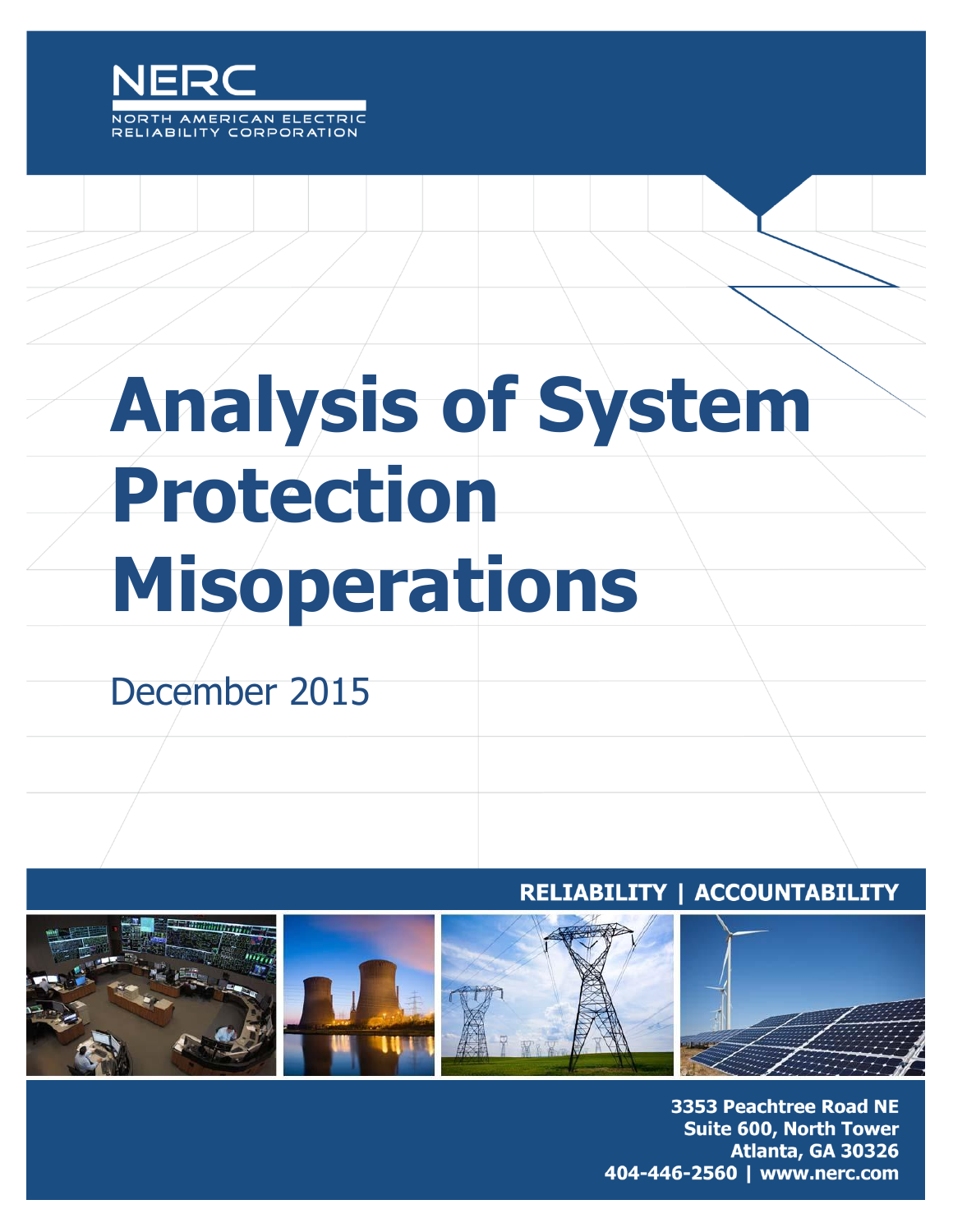## **Table of Contents**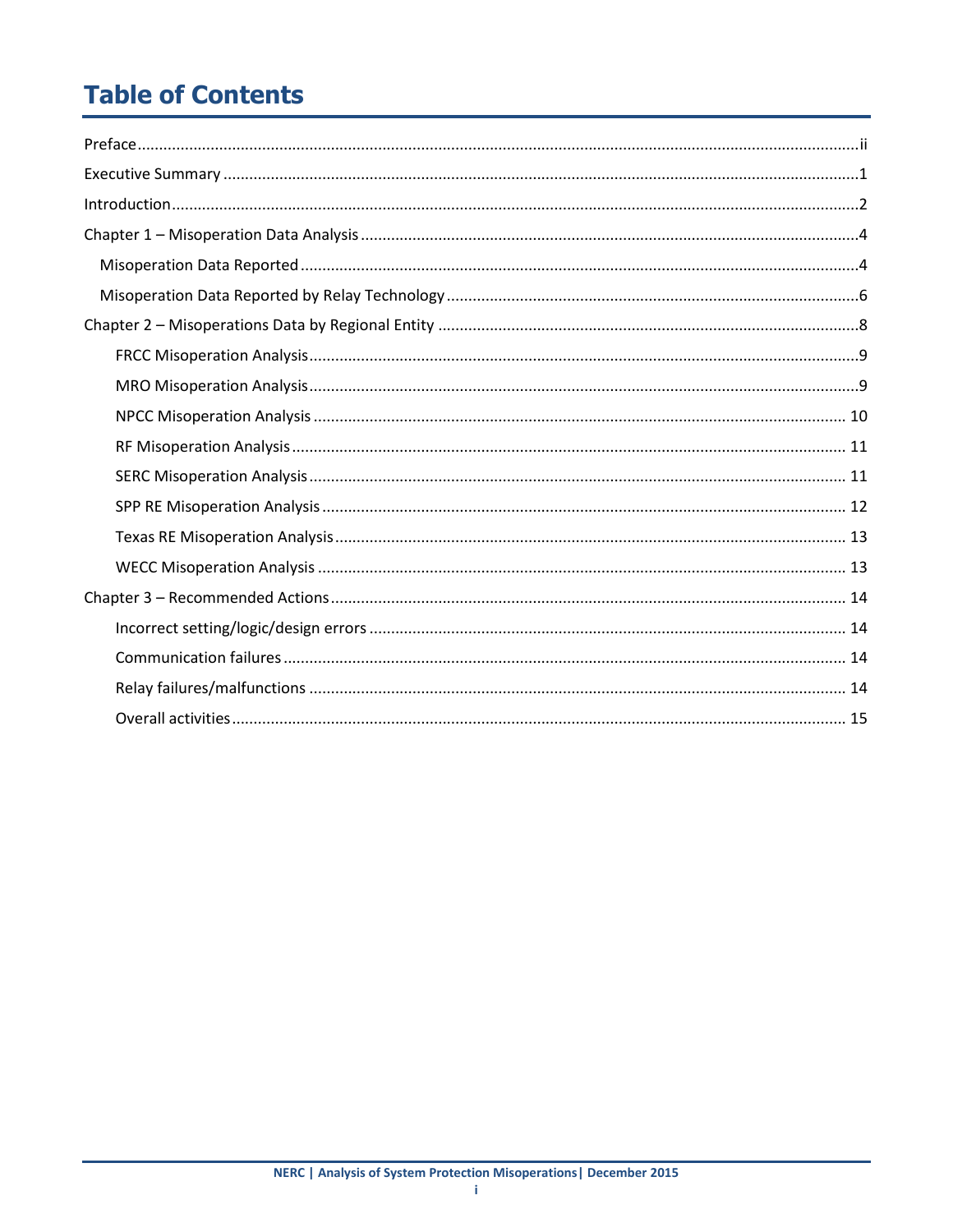## <span id="page-2-0"></span>**Preface**

The North American Electric Reliability Corporation (NERC) is a not-for-profit international regulatory authority whose mission is to ensure the reliability of the bulk power system (BPS) in North America. NERC develops and enforces Reliability Standards; annually assesses seasonal and long‐term reliability; monitors the BPS through system awareness; and educates, trains, and certifies industry personnel. NERC's area of responsibility spans the continental United States, Canada, and the northern portion of Baja California, Mexico. NERC is the electric reliability organization (ERO) for North America, subject to oversight by the Federal Energy Regulatory Commission (FERC) and governmental authorities in Canada. NERC's jurisdiction includes users, owners, and operators of the BPS, which serves more than 334 million people.

The North American BPS is divided into several assessment areas within the eight Regional Entity (RE) boundaries, as shown in the map and corresponding table below.



| <b>FRCC</b>     | <b>Florida Reliability Coordinating</b> |
|-----------------|-----------------------------------------|
|                 | Council                                 |
| <b>MRO</b>      | <b>Midwest Reliability Organization</b> |
| <b>NPCC</b>     | <b>Northeast Power Coordinating</b>     |
|                 | Council                                 |
| <b>RF</b>       | ReliabilityFirst                        |
| <b>SERC</b>     | <b>SERC Reliability Corporation</b>     |
| <b>SPP RE</b>   | Southwest Power Pool Regional           |
|                 | Entity                                  |
| <b>Texas RE</b> | <b>Texas Reliability Entity</b>         |
| <b>WECC</b>     | <b>Western Electricity Coordinating</b> |
|                 | Council                                 |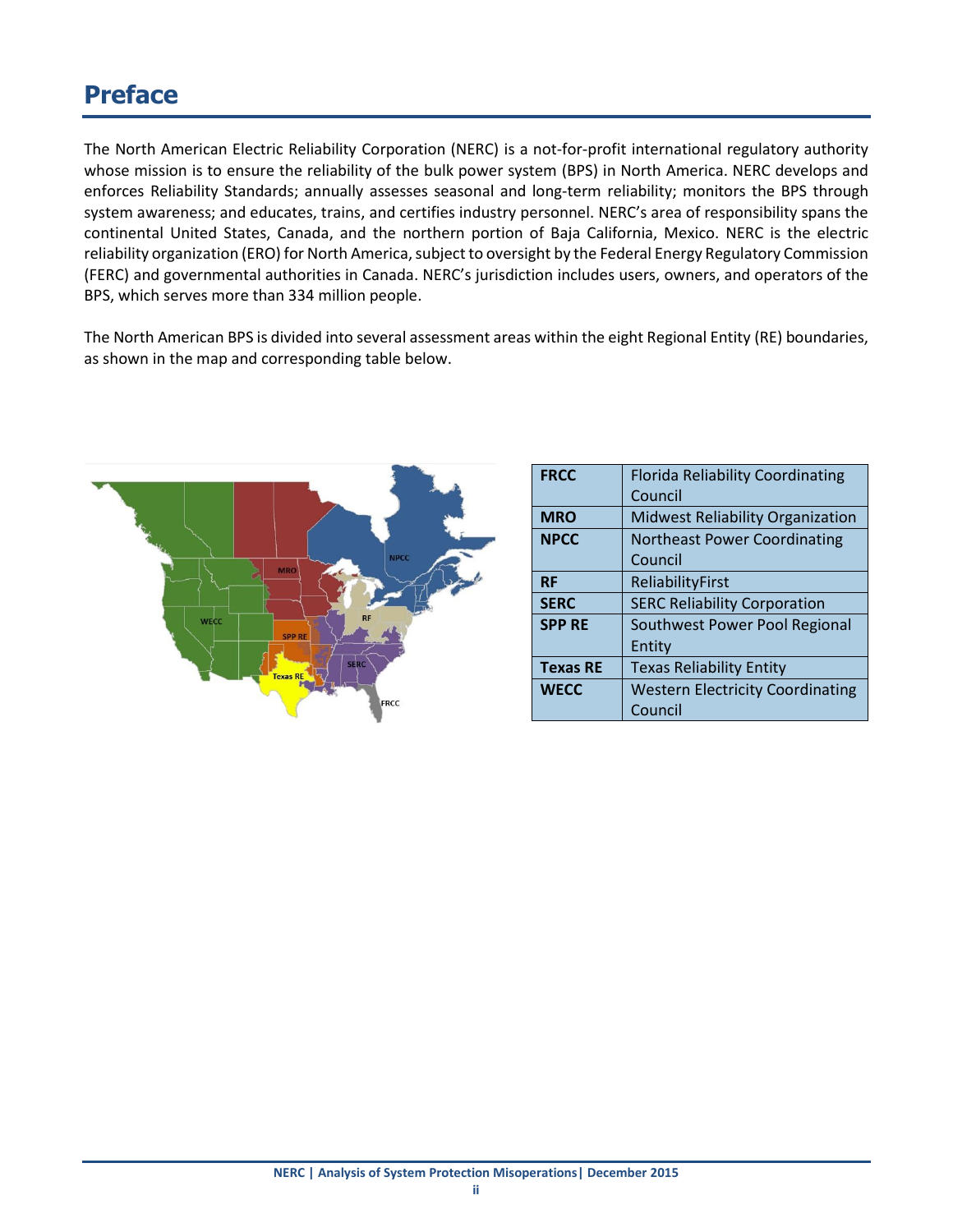## <span id="page-3-0"></span>**Executive Summary**

The *State of Reliability 2015* report found that protection system misoperations continued to be a significant contributor to automatic transmission outage severity.<sup>1</sup> In general, transmission system events with protection system misoperations were more impactful than other transmission events. They were also a significant contributor to transmission outage severity, indicating that a reduction in protection system misoperations would lead to an improvement in system reliability.

This report focuses on analysis of the top three protection system misoperation cause codes reported to the Regions and NERC in accordance with Reliability Standard PRC-004-2.1a to identify regional trends and provide guidance to protection system owners that experience a high number of misoperations. Across NERC, incorrect setting/logic/design errors accounted for 31% of all misoperations, followed by relay failures/malfunctions at 19%, and then communication failures at 13%. Microprocessor relays with incorrect setting/logic/design errors accounted for more than 20% of all misoperations in 2013 and 2014. This further supports the idea that setting/logic/design controls for microprocessor relays should be focused on.

Regional analysis indicates that from 2013 to 2014, SPP RE showed a statistically significant decrease in the misoperation rate (misoperations as a percentage of total operations) from 14.2% to 10.9% as did NPCC from 8.2% to 6.8%. RF showed a statistically significant increase in the misoperation rate from 11.4% to 13.5%. The misoperation rate could not be calculated for WECC since that Region did not report total operations for those years.

Specific NERC, RE, and industry actions are identified in this report to help achieve NERC's goal to reduce the rate of misoperations due to these causes by 25% by the end of 2017.

 $\overline{\phantom{a}}$ 

<sup>1</sup> [http://www.nerc.com/pa/RAPA/PA/Performance%20Analysis%20DL/2015%20State%20of%20Reliability.pdf.](http://www.nerc.com/pa/RAPA/PA/Performance%20Analysis%20DL/2015%20State%20of%20Reliability.pdf)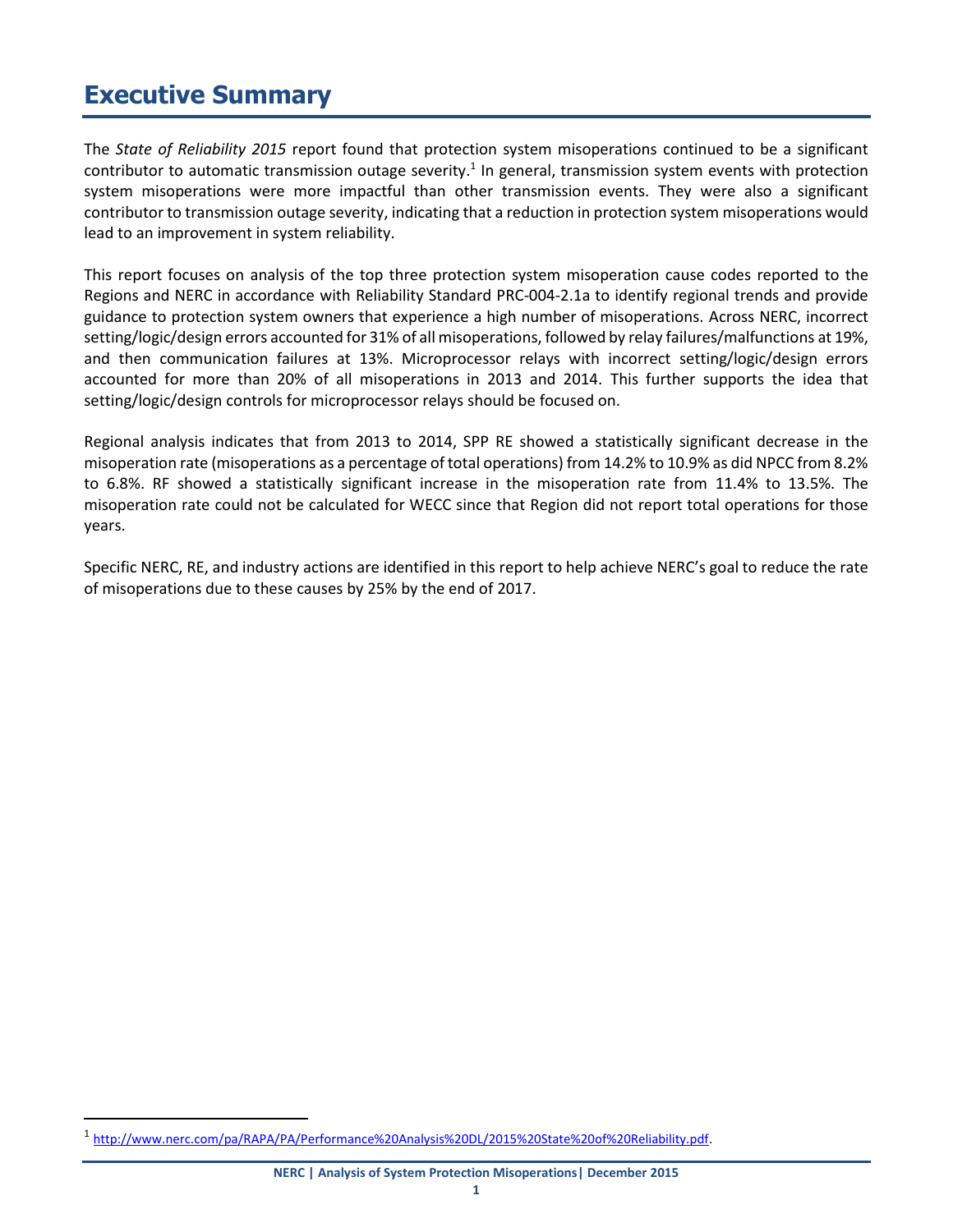## <span id="page-4-0"></span>**Introduction**

The State of Reliability 2015<sup>2</sup> report noted a linkage between reported misoperations and transmission-related events and that a misoperation outage cause code is positively correlated with transmission severity<sup>3</sup> when outages do occur. The following are additional findings from analyses of misoperations:

- The top three cause codes assigned to misoperations since the first full year of data collection in 2012 are 1) incorrect setting/logic/design errors; 2) relay failures/malfunctions; and 3) communication failures.
- The total rate of misoperations across all Regions (excluding WECC), as a percentage of total operations during 2013 and 2014, was approximately 10%.
- The three most common causes of misoperations remain the same as last year. Over 60% of misoperations are caused by incorrect setting/logic/design errors, communication failures, and relay failures/malfunctions.

Three datasets are available to better understand the impact of misoperations on reliability. One dataset is comprised of the event reports that are submitted to the Regions and NERC through the event analysis program document<sup>4</sup> that was established by the Events Analysis Subcommittee (EAS). When misoperations are associated with reported system disturbances, NERC can then assess their actual impact on the BES and identify whether they were causal or contributory to the event through cause coding.

In 2014, there were 54 transmission-related system disturbances that resulted in a qualified event. Of those 54 events, 47 (about 87%) had associated misoperations. Of the 47 events, 37 of them (79%) experienced misoperations that were contributory to or exacerbated the severity of the event. In several cases, multiple misoperations occurred during a single disturbance.

In 2013, there were 71 transmission-related system disturbances that resulted in a qualified event reported via the NERC event analysis process. Of those 71 events, 47 (about 66%) had associated misoperations. Of these 47 events, 38 (about 81%) experienced misoperations that were contributory to or exacerbated the severity of the event. In several cases, multiple misoperations occurred during a single disturbance.

A second source of misoperations reporting occurs through TADS data collection. Misoperations that were identified as being caused by human error or relay failure are identified in TADS reporting. This occurs for transmission facilities operated at 200 kV and above.

A third source of misoperations reporting is via a database of all misoperations that occur on the BES (100 kV and above) that is collected on a quarterly basis by the Regions and NERC through compliance with Reliability Standard PRC-004-2.1a. This database provides a comprehensive set of data for all transmission and generation misoperations. It is submitted by the system protection owners and includes detailed information about the misoperation, including a description of the misoperation, its category, its causes, and the proposed corrective action and completion date.

This report focuses on analysis of the database of all protection system misoperations that occur on the BES (100 kV and above) that is collected on a quarterly basis by the Regions and NERC through compliance with Reliability

 $\overline{a}$ <sup>2</sup> [http://www.nerc.com/pa/RAPA/PA/Performance Analysis DL/2014\\_SOR\\_Final.pdf.](http://www.nerc.com/pa/RAPA/PA/Performance%20Analysis%20DL/2014_SOR_Final.pdf)

 $^3$  The severity of a transmission outage is calculated based on its assumed contribution of power flow through transmission circuits. A description of the calculation is provided in Appendix A of the *State of Reliability 2015* report.

<sup>&</sup>lt;sup>4</sup> [http://www.nerc.com/pa/rrm/ea/EA Program Document Library/Final\\_ERO\\_EA\\_Process\\_V2.pdf](http://www.nerc.com/pa/rrm/ea/EA%20Program%20Document%20Library/Final_ERO_EA_Process_V2.pdf).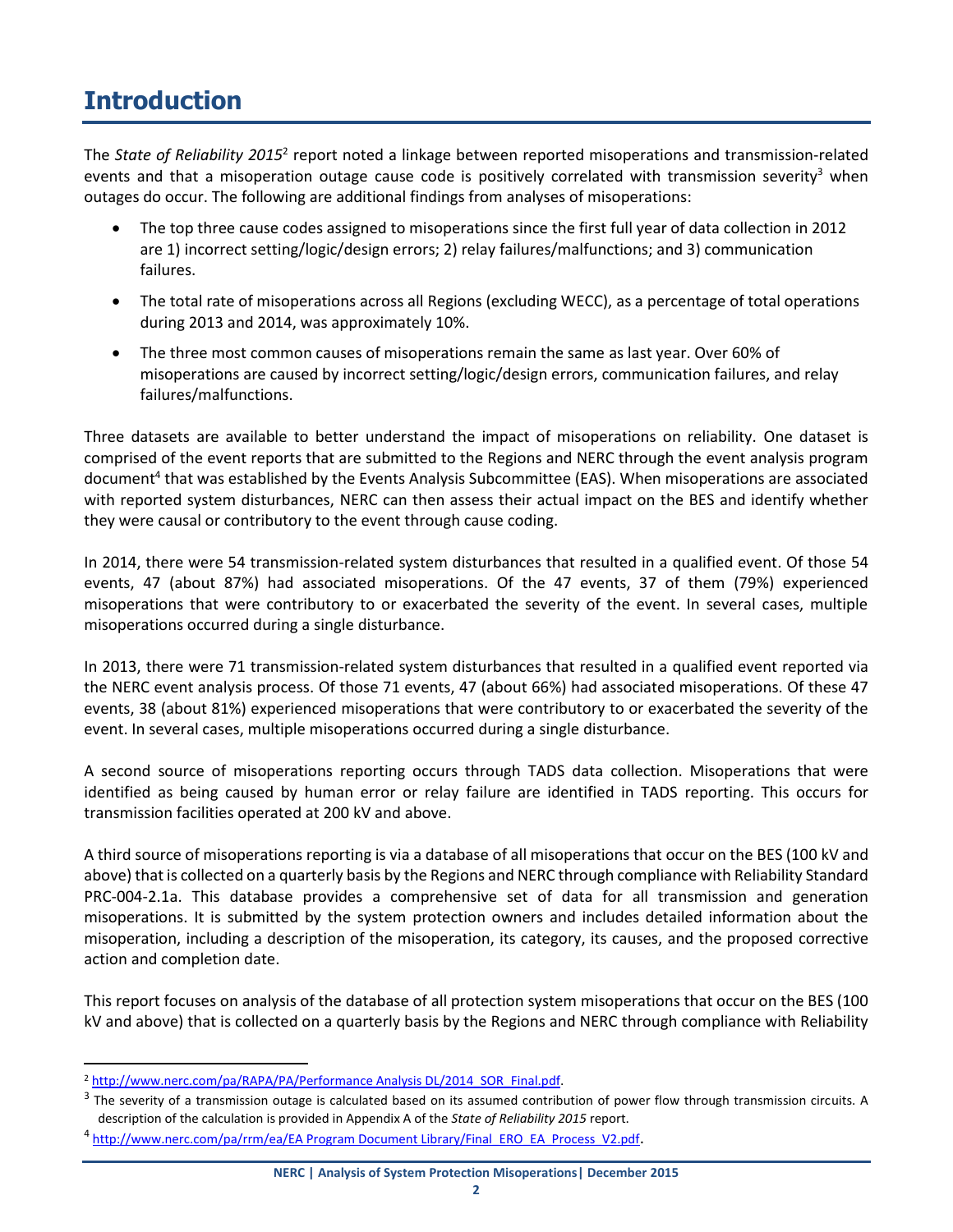Standard PRC-004-2.1a. Specifically, analysis was performed on the top three cause codes to identify regional trends and provide guidance to protection system owners that experience a high number of misoperations with the desired outcome of lowering the overall rate of misoperations throughout North America.

This report documents the analysis that NERC staff performed on protection system misoperations and provides recommended actions that NERC and industry can take to reduce protection system misoperations and their impact on reliability.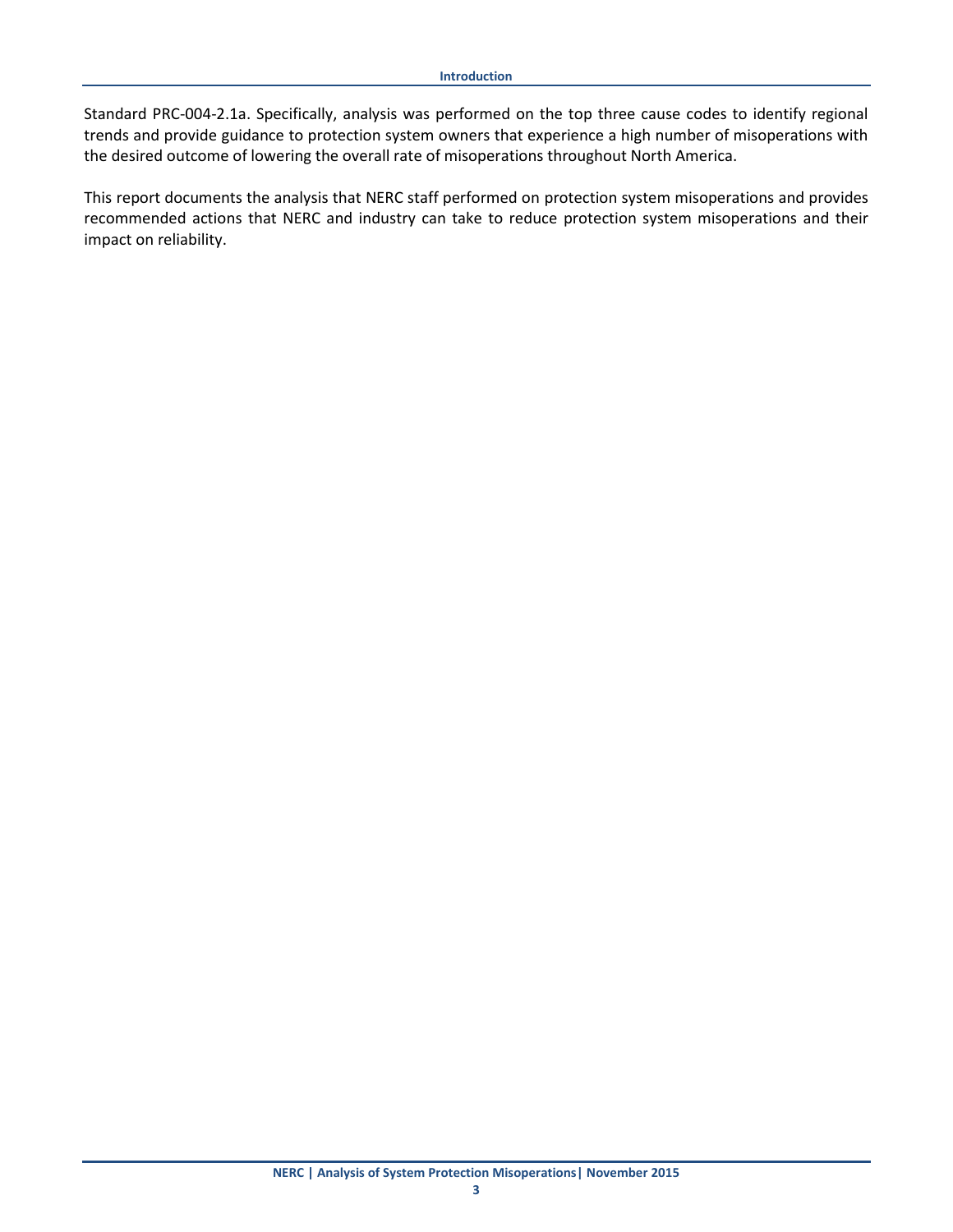## <span id="page-6-0"></span>**Chapter 1 – Misoperation Data Analysis**

#### <span id="page-6-1"></span>**Misoperation Data Reported**

Figure 1 shows the misoperation rate by Region as reported in compliance with Reliability Standard PRC-004-2.1a. The misoperation rate reflects the ratio of misoperations to total operations for the entire BES, 100 kV and above. This ratio provides a stable way to trend the rate of misoperations, as opposed to a count of misoperations that can be influenced by weather and other factors. Total protection system operations was first requested with the fourth quarter 2012 misoperation data. Having the total number of operations for the reporting periods in 2013 allows for a consistent way to normalize and trend protection system misoperations over time. Information for WECC is not provided because WECC does not report the total number of operations.

Testing the hypotheses on the population proportion revealed three statistically significant changes in the misoperation rate between 2013 and 2014: an increase for the RF misoperation rate and a decrease for the SPP RE and NCPP misoperation rates.

The decrease of misoperations in SPP RE may be partially due to SPP RE's outreach efforts to increase the reporting of successful protection system operations. SPP RE established a goal of a 92% successful operations rate and has made this goal part of the SPP RE staff's performance matrix. SPP RE has presented its misoperation analysis, findings, and conclusions in workshops, SPP RE Trustee meetings, and the monthly newsletter. SPP RE participates in the System Protection and Control Working Group (SPCWG), which completed a white paper on its analysis of RE relay misoperations caused by communication failures, the primary root cause of misoperations in SPP RE. The SPCWG is working on an additional white paper on misoperations<sup>5</sup> caused by incorrect setting/logic/design errors, which is the second-highest root cause of SPP RE misoperations.



**Figure 1: Year-over-year changes in misoperation rate by Region and NERC (2013 versus 2014)**

 $\overline{a}$ 

<sup>5</sup> <http://www.spp.org/section.asp?group=129&pageID=27>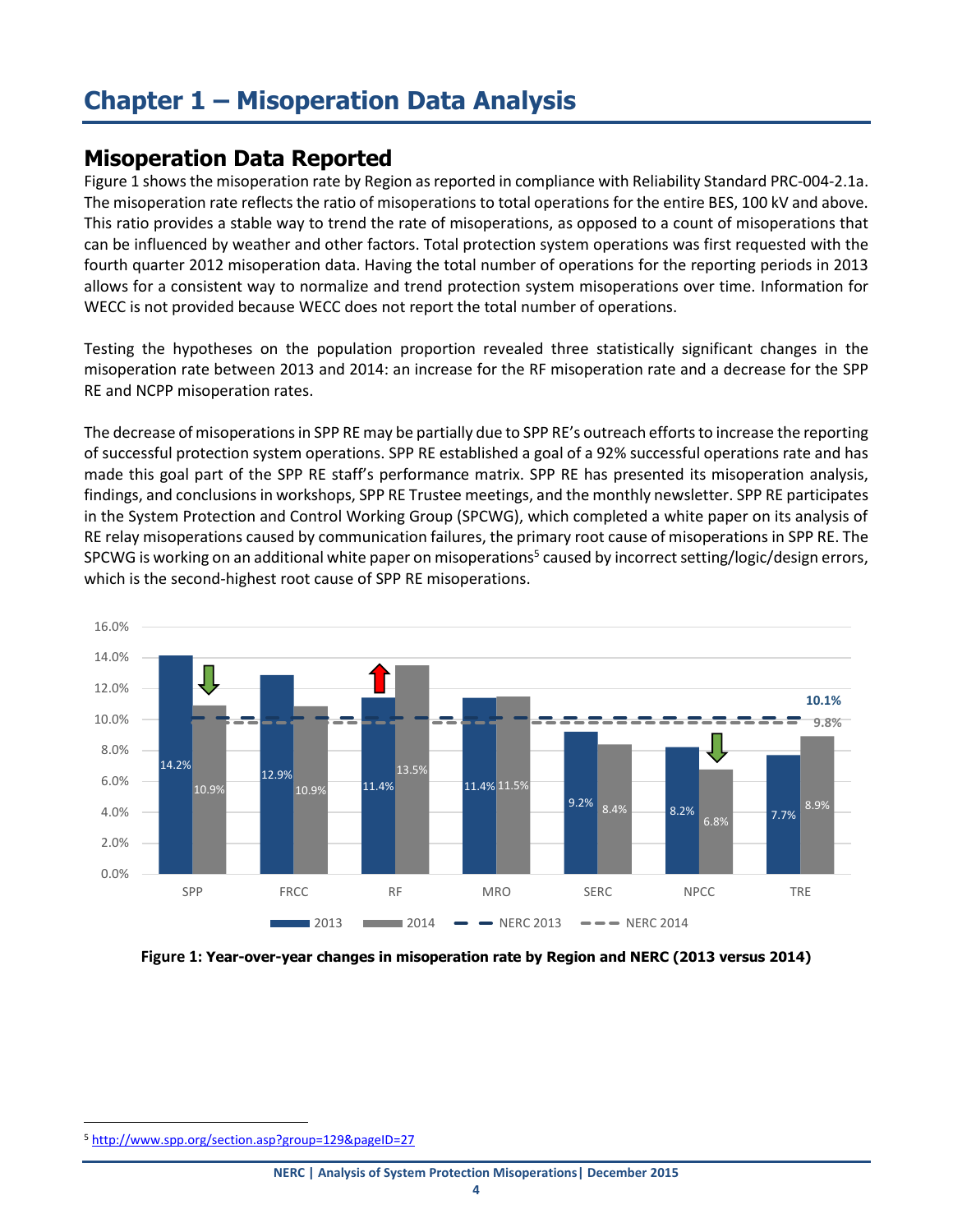Figure 2 shows misoperations by month from January 1, 2012, to March 31, 2015. Overall, the trend is periodic, with peaks in the spring and summer months of all three years.



**Figure 2: Misoperations by month (2012-2014)**

Figure 3 illustrates the top-three misoperations cause codes assigned by the Transmission Owners (TOs): incorrect setting/logic/design errors; relay failures/malfunctions; and communication failures. These three causes have consistently accounted for over 60% of all misoperations from 2012 to 2014.



**Figure 3: Misoperations by cause code from 2013-2014**

| <b>Table 1: Misoperation Cause(s) by Year</b> |      |      |      |                    |  |  |
|-----------------------------------------------|------|------|------|--------------------|--|--|
| <b>Cause Codes</b>                            | 2012 | 2013 | 2014 | <b>Grand Total</b> |  |  |
| Incorrect setting/logic/design errors         | 32%  | 31%  | 32%  | 31%                |  |  |
| Relay failures/malfunctions                   | 20%  | 18%  | 19%  | 19%                |  |  |
| <b>Communication failures</b>                 | 13%  | 14%  | 12%  | 13%                |  |  |
| Unknown/unexplainable                         | 11%  | 13%  | 10%  | 11%                |  |  |
| AC System                                     | 9%   | 7%   | 10%  | 9%                 |  |  |
| As-left personnel error                       | 8%   | 8%   | 8%   | 8%                 |  |  |
| DC system                                     | 6%   | 5%   | 5%   | 5%                 |  |  |
| Other/explainable                             | 2%   | 5%   | 4%   | 4%                 |  |  |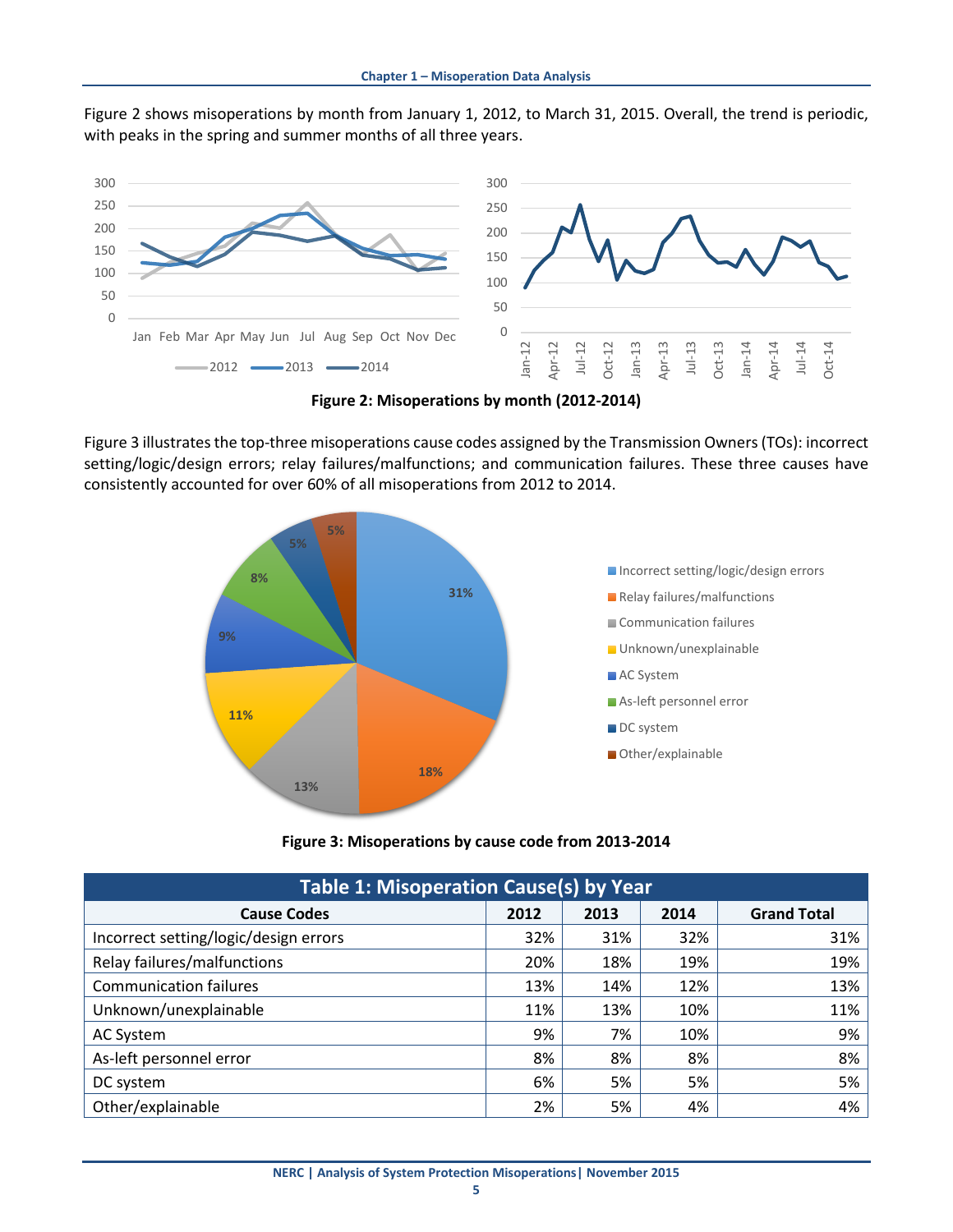#### <span id="page-8-0"></span>**Misoperation Data Reported by Relay Technology**

The misoperation data for 2013 and 2014 was analyzed by the type of protection system relay technology used: electromechanical, microprocessor, and solid state. Figure 4 shows that microprocessor relays with incorrect setting/logic/design errors accounted for over 20% of all misoperations in 2013 and 2014 combined.



**Figure 4: Total misoperations by relay technology 2013-2014** 

Statistical analysis was performed on the changes from 2013 to 2014 for the three largest cause codes of communication failures, relay failures/malfunctions, and incorrect setting/logic/design errors. While there were slight changes in all three, only the change in communication failures from 1.6% to 1.3% proved statistically significant. This is noted by the green arrow.

For the seven Regions combined, NERC had a statistically significant decrease in the misoperation rate for misoperations caused by communication failures and nonsignificant increases in the misoperation rate for the other two causes in the top three as shown in Figure 5. For the top three causes combined, the misoperation rate was unchanged (5.9% in 2013 and 2014).



**Figure 5: Misoperations rate by top three causes 2013-2014**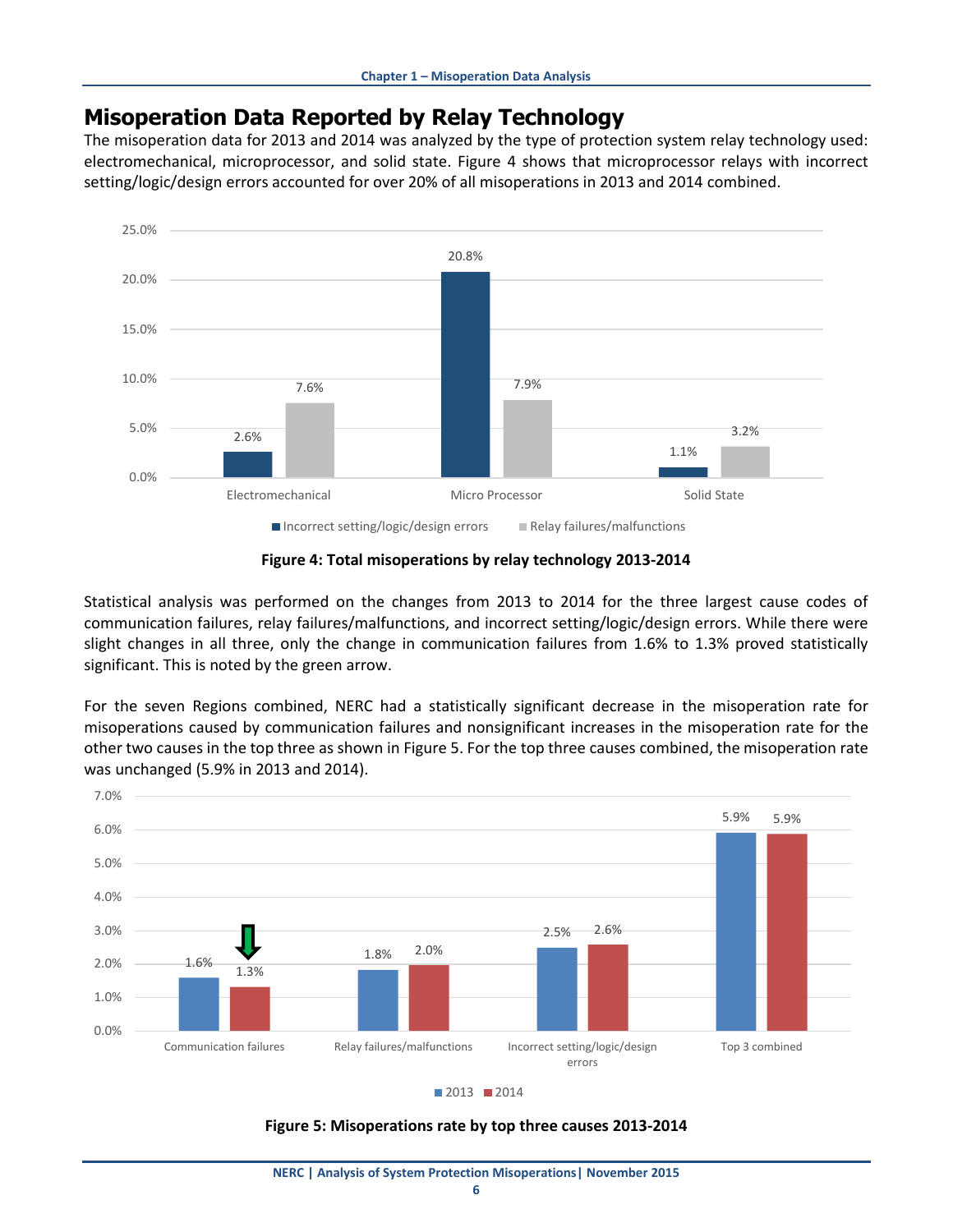Figure 6 shows the percentages of the total number of misoperations for the three largest categories of misoperation cause codes by voltage class. Misoperations due to incorrect setting/logic/design errors occurred more often at the 115kV, 138kV, and 230kV levels, with communication failures occurring more often at the 138kV voltage level. The data is not normalized.



**Figure 6: 2013-2014 misoperations by voltage class**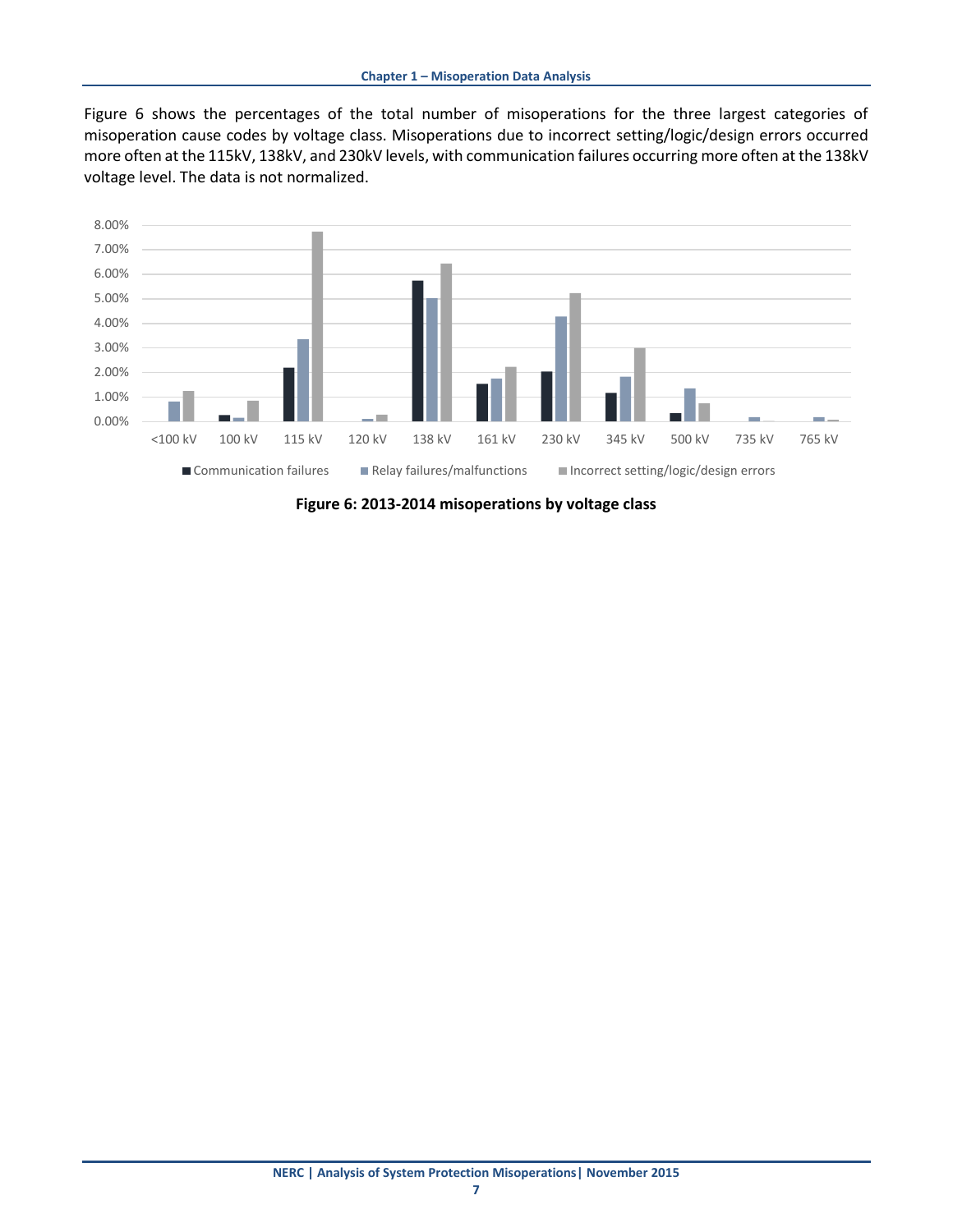## <span id="page-10-0"></span>**Chapter 2 – Misoperations Data by Regional Entity**

The reported misoperation data aggregated by the REs is provided in Figure 7. As before, the analysis is focused on the three largest misoperation cause codes (communication failures, relay failures/malfunctions, and incorrect setting/logic/design errors). Misoperations are presented as a percent of total operations in each Region. Misoperations caused by incorrect setting/logic/design errors were the largest contributor to the misoperation rate in five of the seven Regions. Information for WECC is not provided in this graph because WECC does not report the total number of operations. This further supports the idea that setting/logic/design controls for microprocessor relays should be focused on.



**Figure 7: Misoperations rate by Regional Entity** 

<span id="page-10-1"></span>The following sections provide protection system misoperation analysis for each NERC Regional Entity. No individual reporting entity within any Region is identified in this report.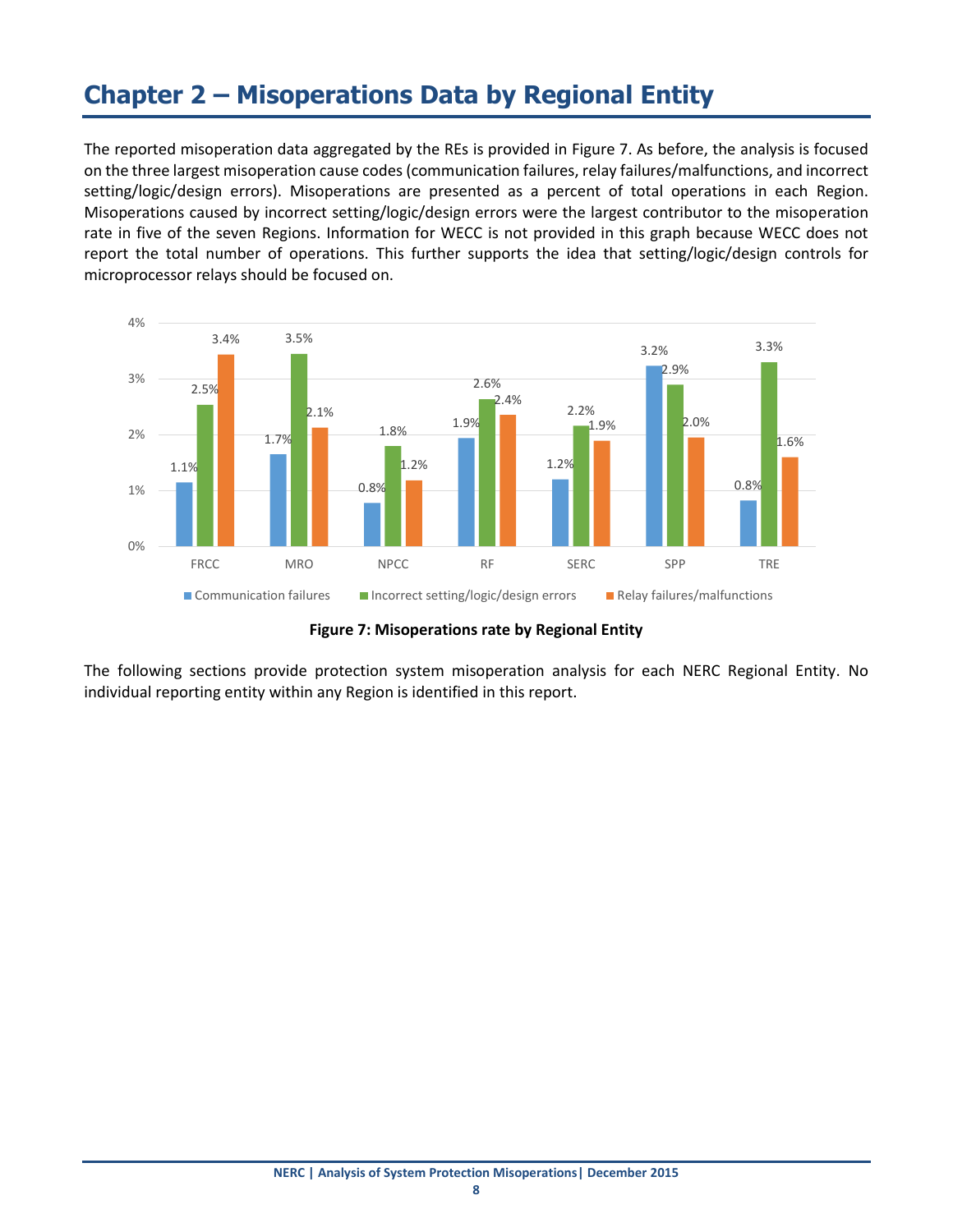#### **FRCC Misoperation Analysis**

FRCC had a statistically significant decrease in its misoperation rate for misoperations caused by communication failures and a nonsignificant increase in its misoperation rate for the other two causes. For the top three causes combined, FRCC had a decrease in its misoperation rate from 7.6% in 2013 to 6.7% in 2014, which was not statistically significant.



**Figure 8: FRCC misoperations rate**

#### <span id="page-11-0"></span>**MRO Misoperation Analysis**

MRO did not have a statistically significant change in its misoperation rate for any of the top three causes. For the top three causes combined, MRO had a decrease in its misoperation rate from 7.6% in 2013 to 6.8% in 2014, which was not statistically significant.



**Figure 9: MRO misoperations rate**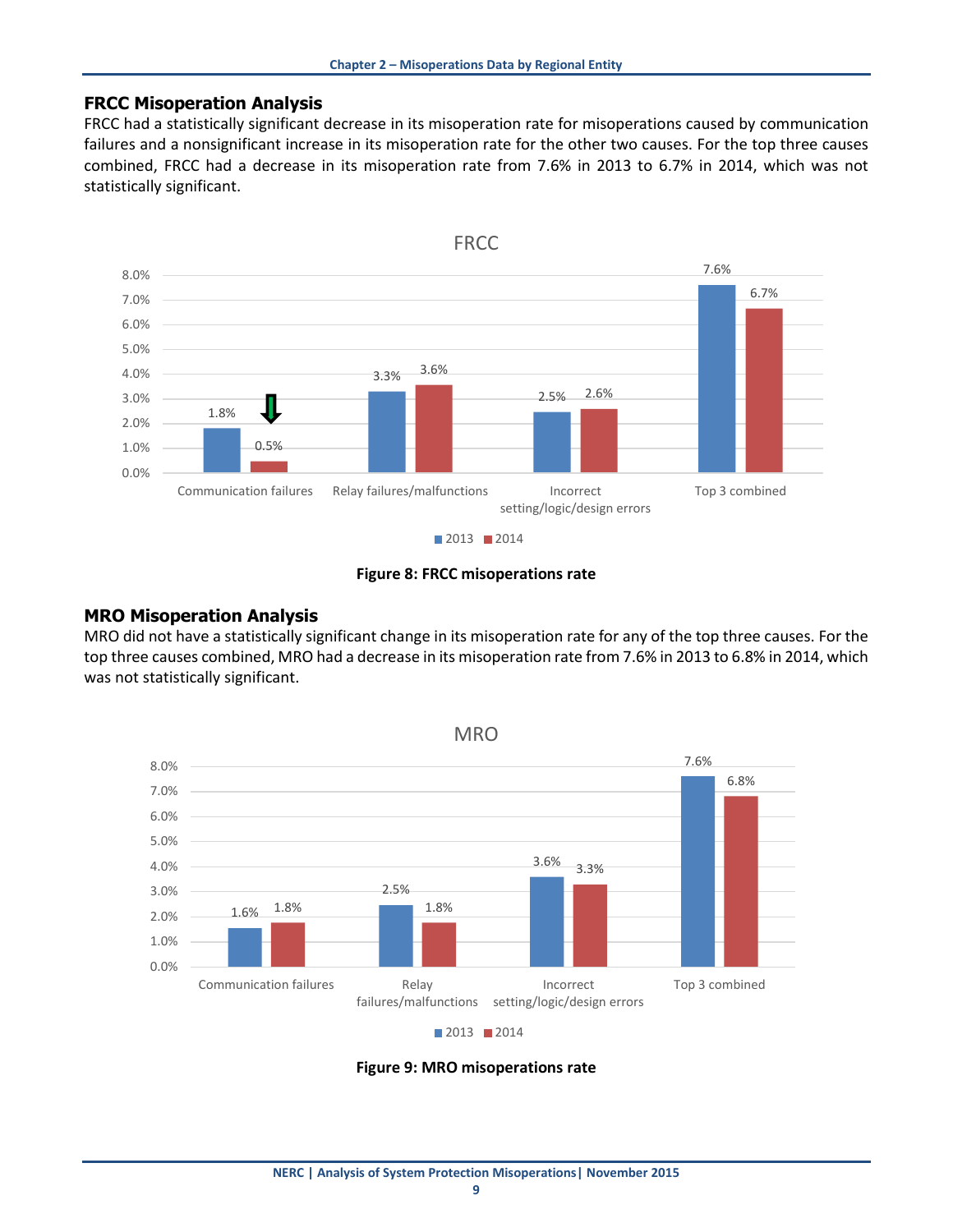#### <span id="page-12-0"></span>**NPCC Misoperation Analysis**

NPCC had a statistically significant increase in its misoperation rate from 0.9% to 1.6% for misoperations caused by relay failures/malfunctions and a nonsignificant decrease in misoperation cause for the other two causes in the top three. For the top three causes combined, NPCC had an increase in its misoperation rate from 3.7% in 2013 to 3.9% in 2014, which was not statistically significant.



NPCC

**Figure 10: NPCC misoperations rate**

NPCC has developed a set of sub-cause codes for the top two cause codes assigned to misoperations, incorrect setting/logic/design errors and relay failures/malfunctions. These sub-cause codes will allow for better analysis of the microprocessor relay misoperation data and help to tackle the large percentage of microprocessor relay misoperations, as shown in Figure 4 of the report. NPCC has also provided a regional perspective on NERC lessons learned on protection system misoperations and developed its own lessons learned from review of regional misoperations, which are then fed into further refinement of the NPCC protection design criteria.

NPCC requires a comprehensive set of protection design criteria (NPCC Directory No. 4) be applied to facilities on which faults or disturbances can have significant adverse impact such as:

- Instability
- Unacceptable system dynamic response, an oscillatory response to a contingency that is not demonstrated to be clearly positively damped within 30 seconds of the initiating event
- Unacceptable equipment tripping
- Voltage levels in violation of applicable emergency limits
- Loadings on transmission facilities in violation of applicable emergency limits

The NPCC protection design criteria ensure that no single point of failure can disable the composite protection system for these facilities. New or modified protection designs for these facilities are also reviewed by the NPCC Task Force on System Protection for conformity with the criteria, which include commissioning testing, before they are placed in service.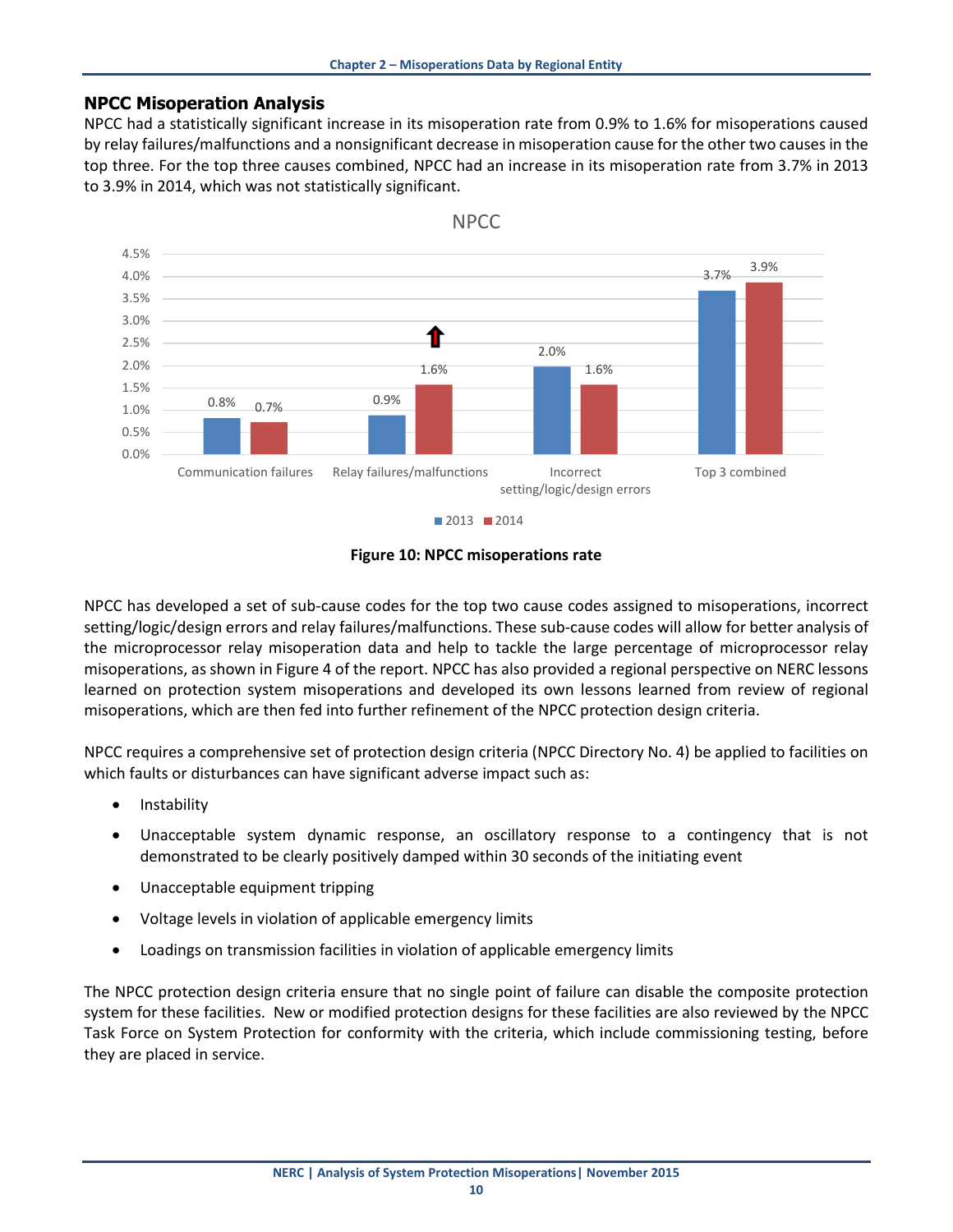#### <span id="page-13-0"></span>**RF Misoperation Analysis**

RF did not have a statistically significant change in its misoperation rate for any of the top three cause codes. For the top three causes combined, RF had an increase in its misoperation rate from 6.6% in 2013 to 7.3% in 2014, which was not statistically significant.



**Figure 11: RF misoperations rate**

<span id="page-13-1"></span>In order to mitigate future protection system misoperations for these three top causes, RF conducted some outreach efforts to registered entities in 2015, which included providing some education regarding technical aspects of misoperations. RF conducted a training session for communication technicians, field personnel, and relay engineers, and the technical topics included power line carrier equipment and issues, protection work kits, and human performance aspects. RF also had a vendor provide training on polarization for microprocessor relays to its Protection Subcommittee. In addition, RF also conducted an internal controls evaluation (ICE) on one entity related only to misoperations.

In 2016, RF plans to conduct a short-circuit value comparison between TOs to verify the calculation of fault values in short-circuit models and to implement a peer review process for misoperation data. RF also plans to incorporate field personnel into its Protection Subcommittee membership. All of these efforts are intended to aid entities in their efforts to reduce protection system misoperations.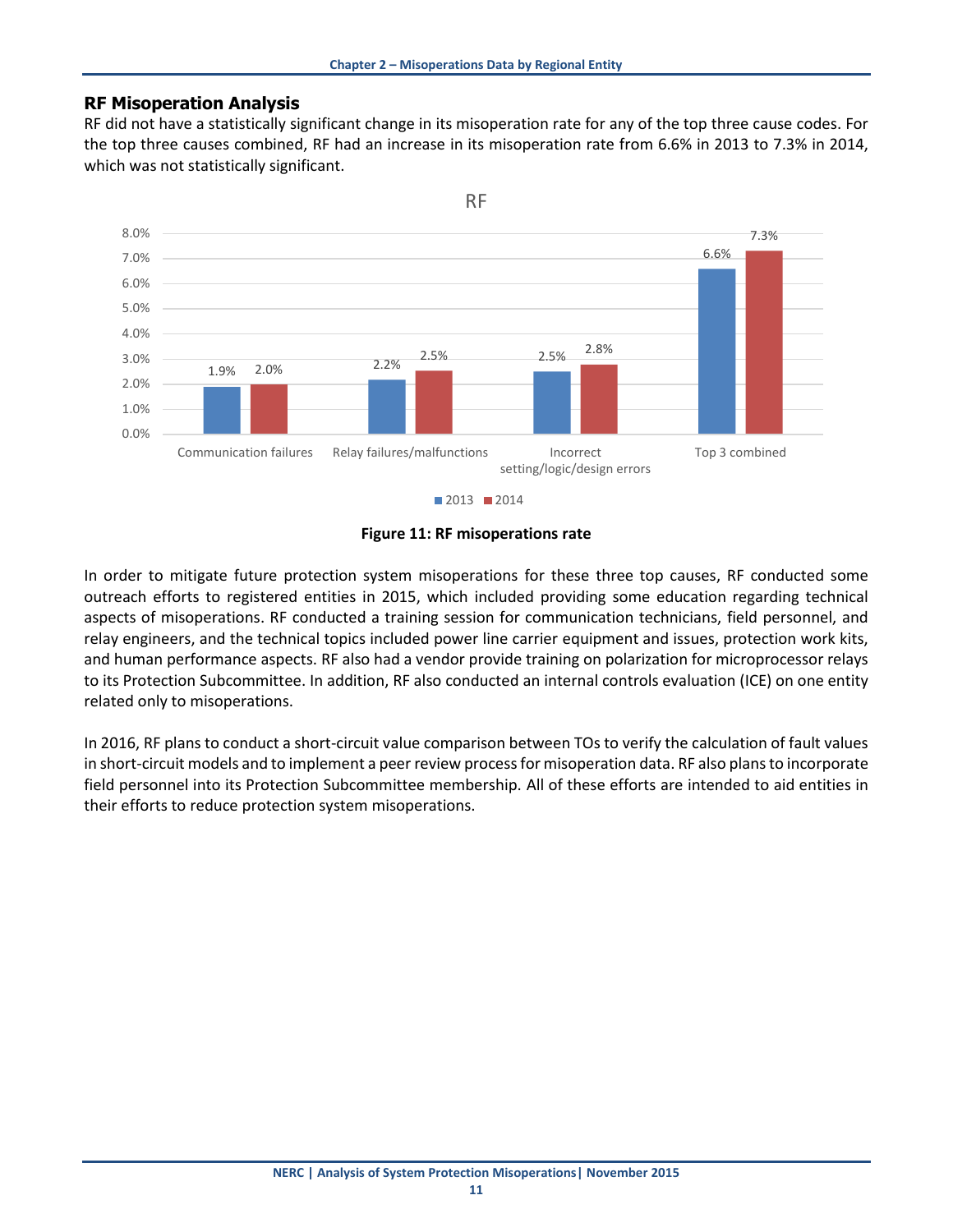#### **SERC Misoperation Analysis**

SERC did not have a statistically significant change in its misoperation rate for any of the top three cause codes. For the top three causes combined, SERC had a decrease in its misoperation rate from 5.3% in 2013 to 5.2% in 2014, which was not statistically significant.





#### <span id="page-14-0"></span>**SPP RE Misoperation Analysis**

SPP RE had a statistically significant decrease, as noted by the green arrow, in its misoperation rate for misoperations caused by communication failures from 3.9% to 2.4% and nonsignificant changes in its misoperation rate for the other two causes. For the top three causes combined, SPP RE had a decrease in its misoperation rate from 8.7% in 2013 to 7.4% in 2014, which was not statistically significant.



SPP

**Figure 13: SPP RE misoperations rate**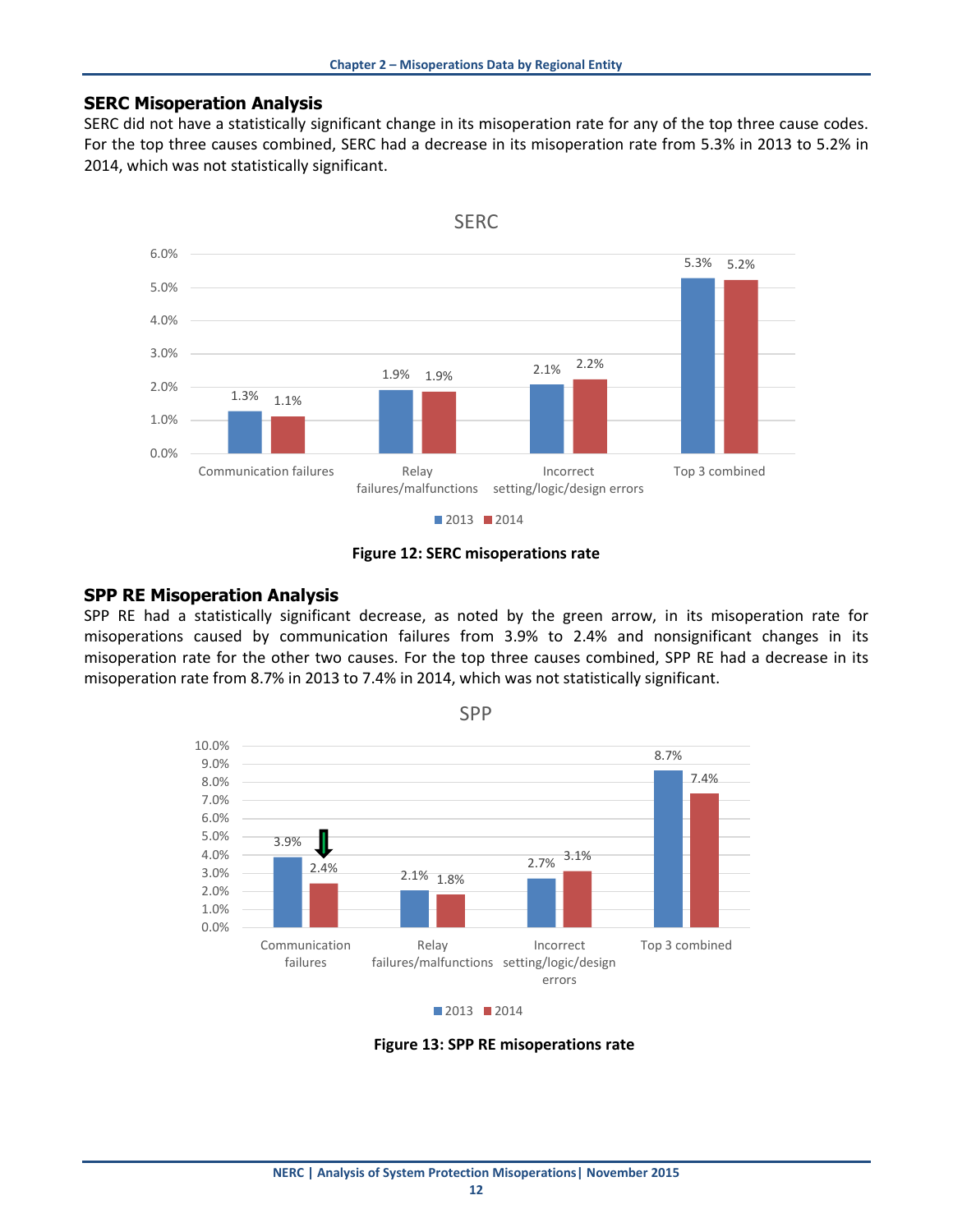#### <span id="page-15-0"></span>**Texas RE Misoperation Analysis**

Texas RE did not have a statistically significant change in its misoperation rate for any of the top three cause codes. For the top three causes combined, Texas RE had an increase in its misoperation rate from 5.7% in 2013 to 5.8% in 2014, which was not statistically significant.



#### **Figure 14: Texas RE misoperations rate**

#### <span id="page-15-1"></span>**WECC Misoperation Analysis**

The WECC Region does not collect total operation data, therefore its misoperation rate cannot be calculated. WECC reported a total of 306 and 321 misoperations for 2013 and 2014 respectively. WECC has assigned staff that are responsible for monitoring the misoperation submittals to ensure the information is accurate and detailed before submitting to NERC. WECC has a staff liaison for the Relay Work Group (RWG) who reviews all misoperations reports in closed session meetings to protect confidentiality of the information submitted by WECC entities. As part of their review, the RWG develops general observations from the data by class as well as document specific conclusions and recommendations. Additionally, the RWG has a small subgroup that reviews event reports associated with protection system operations, and from these reviews, they develop an annual report with conclusions and recommendations.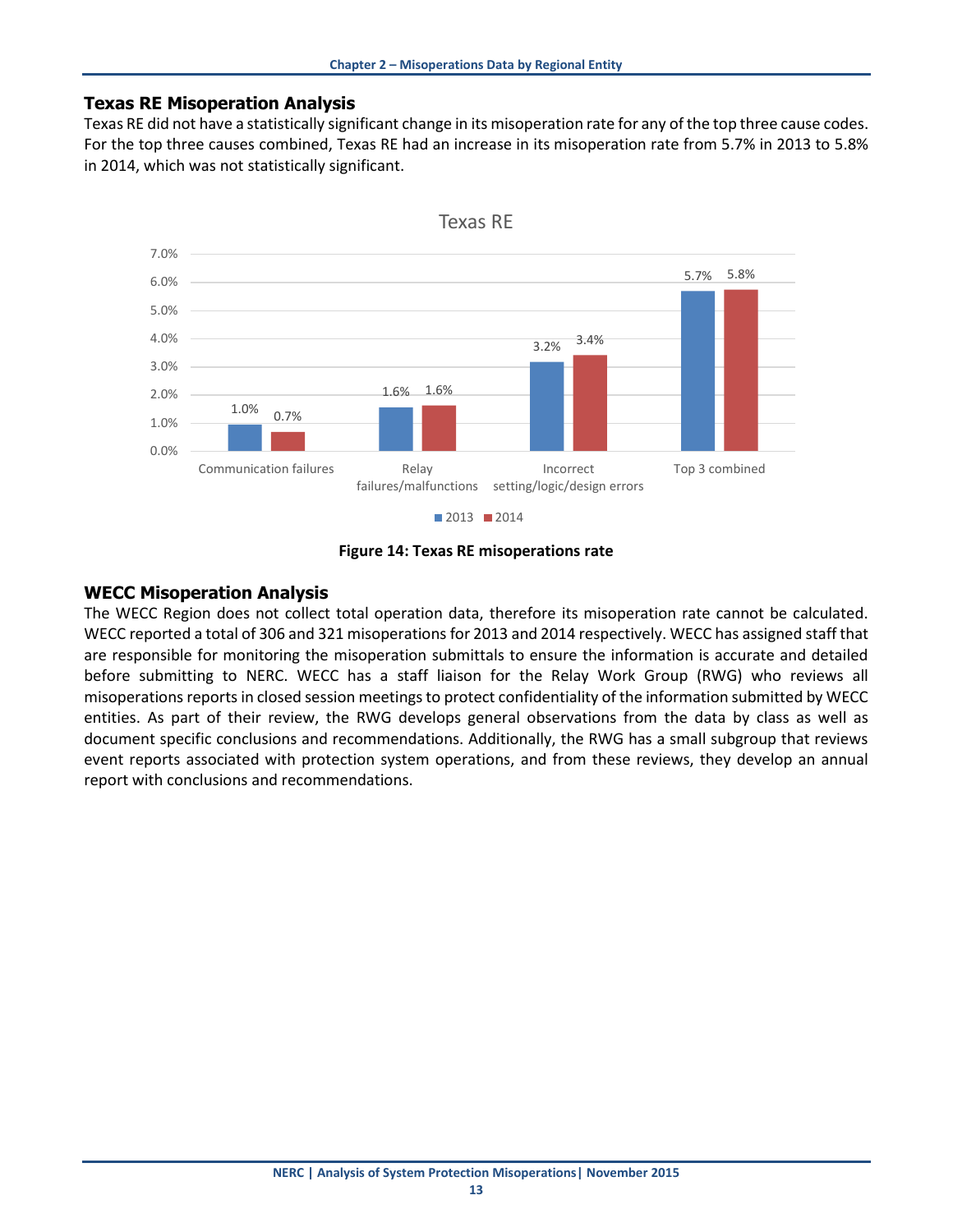## <span id="page-16-0"></span>**Chapter 3 – Recommended Actions**

The *2014 State of Reliability* report noted that communication failures, relay failures/malfunctions, and incorrect setting/logic/design errors were the top three causes of relay misoperations. After evaluating the data, incorrect setting/logic/design errors is clearly a priority area for NERC to concentrate its efforts, followed by communication errors and relay failures on electromechanical relays. Below are specific suggestions and quantifiable efforts that address the specific areas to reduce relay misoperation failure rates. The goal is to reduce misoperations due to these three causes by 25% by yearend 2017. That would equate to reducing annual misoperations by approximately 325, reducing the overall misoperation rate from 10% to 8%.

#### <span id="page-16-1"></span>**Incorrect setting/logic/design errors**

The NERC Protection System Misoperations Task Force issued a report in 2013<sup>6</sup> which identified that misoperations due to incorrect setting/logic/design errors can be reduced by: 1) peer reviews, 2) increased training, 3) more extensive fault studies, 4) standard templates for setting standard schemes using complex relays, and 5) periodic review of existing settings when system topography is changed.

Peer review consists of verifying that the relay settings meet the specifications of the relay and control application. When new relays are installed or major changes are made on existing relay schemes, a peer review by a person that has equal or greater experience should be performed to verify that the relay settings meet the specifications of the relay and control application. Increased training will also reduce the calculation and application errors that lead to relay misoperations. The IEEE Power System Relaying Subcommittee (IEEE PSRC) published a workinggroup report to provide additional technical guidance for quality control of protective relay settings.<sup>7</sup>

Events Analysis has discovered that incorrect ground instantaneous overcurrent settings on the 115-230kV systems are a leading cause of relay misoperations that lead to a NERC-qualified event. NERC is in the process of working with relay vendors and industry participants to create a white paper with some suggestions for both commissioning and testing to uncover limitations in current applications.

#### <span id="page-16-2"></span>**Communication failures**

The design of a protection system involves balancing both dependability and security. Dependability relates to the degree that a relay or relay system will operate correctly, as in causing trips when desired. Security is the degree that a relay or relay system will not operate incorrectly, as in causing a false trip. Recent discussions with engineers from Schweitzer Engineering Laboratories (SEL) has revealed that the design of power line carriers that use directional comparison blocking has caused relays to trip at inappropriate times due to holes in the communication channel. 8

Studies from SEL have shown that a directional comparison unblocking scheme provides better security, reducing misoperations. This analysis agrees with the work of the Protection System Misoperations Task Force.

#### <span id="page-16-3"></span>**Relay failures/malfunctions**

l

There are known problems with drift in electromechanical relays, which can be effectively addressed by the following actions:

- Reduce maintenance intervals on electromechanical relays with known issues (e.g., KD relays).
- Replace these electromechanical relays with microprocessor-based relays.

<sup>&</sup>lt;sup>6</sup> [http://www.nerc.com/comm/PC/Protection System Misoperations Task Force PSMTF 2/PSMTF\\_Report.pdf](http://www.nerc.com/comm/PC/Protection%20System%20Misoperations%20Task%20Force%20PSMTF%202/PSMTF_Report.pdf).

<sup>7</sup> "Processes, Issues, Trends and Quality Control of Relay Settings," Working Group C3 of Power System Relaying Committee of IEEE Power Engineering Society, March 2007.

<sup>&</sup>lt;sup>8</sup> Investigation and Analysis into the Misoperation due to Carrier Holes, John J. Meinardi, Florida Power & Light Co., and Miriam P. Sanders, PE – AMETEK Power Instruments, Copyright 2008.